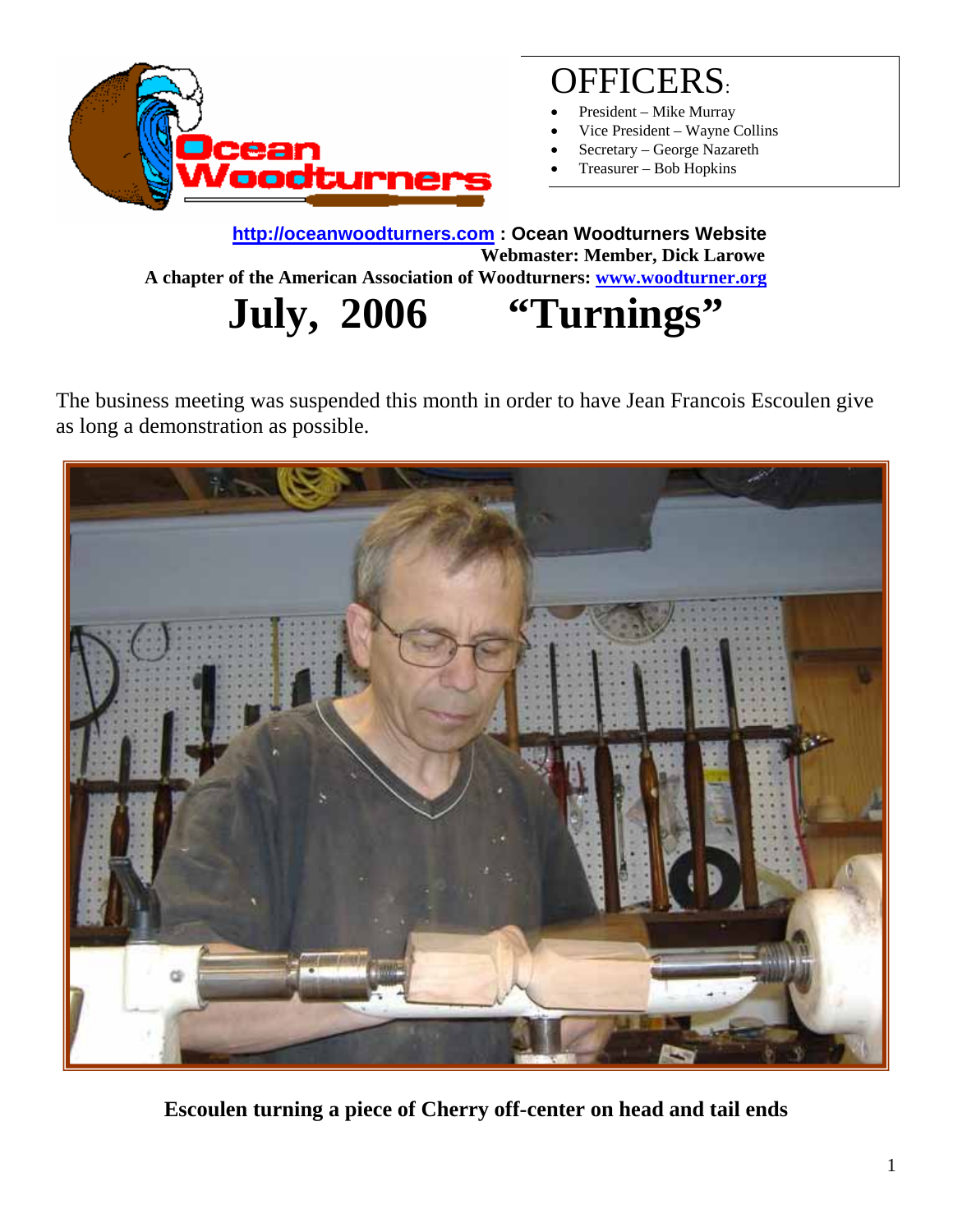As many of you know, Escoulen was scheduled to demonstrate for us on Saturday, June 17, 2006, but he had to cancel because his plane was leaving on June 17, and he was unable to change his flight. Since he was staying at Angelo Iafrate's home, he offered to come demonstrate at our regularly scheduled meeting night. Thank you Angelo.

We have never had such a crowd at our regular meetings as we did that night. There had to have been over 50 enthusiastic members present to view a master at work.

Jean Francois Escoulen is from France and is the son of a life-long woodturner who only turned conventionally, on center. His father, even at his present age of 82, doesn't understand where his son "went wrong" with his off-center turning.

Your editor has never seen a person round out a square block for turning in about 10 seconds. It is a remarkable sight to see. Jean Francois goes back and forth at very great speed that only comes with constant practice. It is now just second nature to him.

#### **Some quotes about the Demo from members**

**Jack Daly**—The presentation made me want to see more, and learn more about what he was doing.

**David Barwise**—The Escoulen presentation was creative, inspiring, and truly amazing.

**Richard Murphy**—I enjoyed the man and the amount of work it took to develop the system. A great presentation, with a sense of humor.

**Jim Mc Grath**—Jean-Francois was as entertaining as he was skilled. I learned new techniques that I am eager to try.

**Tony Bancalari**—Was Great !!

**Chuck Beland**—Absolutely mesmerizing work. I can't get over how fast he turned them. **Steve Imms**—Escoulen's mastery of the lathe is amazing. A very talented individual without a hint of self-consciousness or egotism makes for a very pleasant demonstration.

**Anthony Scuncio**—Great demo. It's good to see and learn something different, getting away from bowls and pens, etc. I would like to see him come back to give us more training.

**Wayne Collins**—I thought he was very informative and helpful. He seems genuinely interested in showing how he achieves his desired results, as opposed to demonstrating a certain chuck to get you to purchase it.

**Mickey Goodman**—Out of the 10 demos I have attended, this has been far above the rest. His form of turning is so different than anything else I have seen, and his explanations were "right on". I felt comfortable in asking questions, and his explanations were very understandable, even with the language differences. I would like to see him come back after I have had some time attempting to turn in his style.

**George Nazareth**—While I am a segmented woodturner, I would like to glue up a segmented piece to have someone else turn it in the Escoulen style. (after mastery, not to practice on !!)

# **Next meeting**

Thursday, July 20, 2006 7:00 PM Woodcraft 1000 Division St. East Greenwich, RI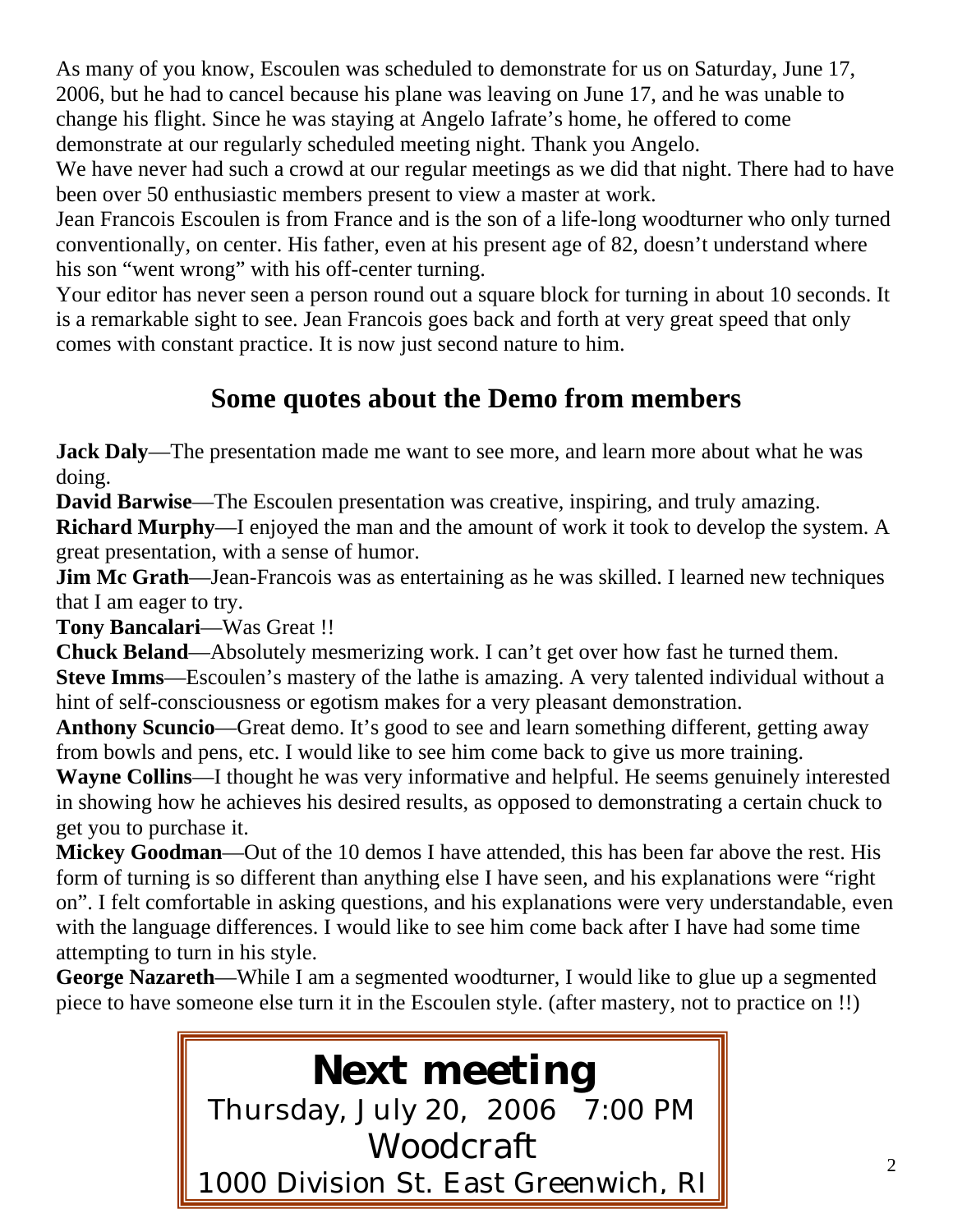



**These three turnings were completed at our meeting** 



+ + + The Escoulen



**+ + + The Esco Chuck in Action + + +**



**These three turnings represent Escoulen's quality turnings** 



**Thanks to Dave Eaton for sharing them with us**